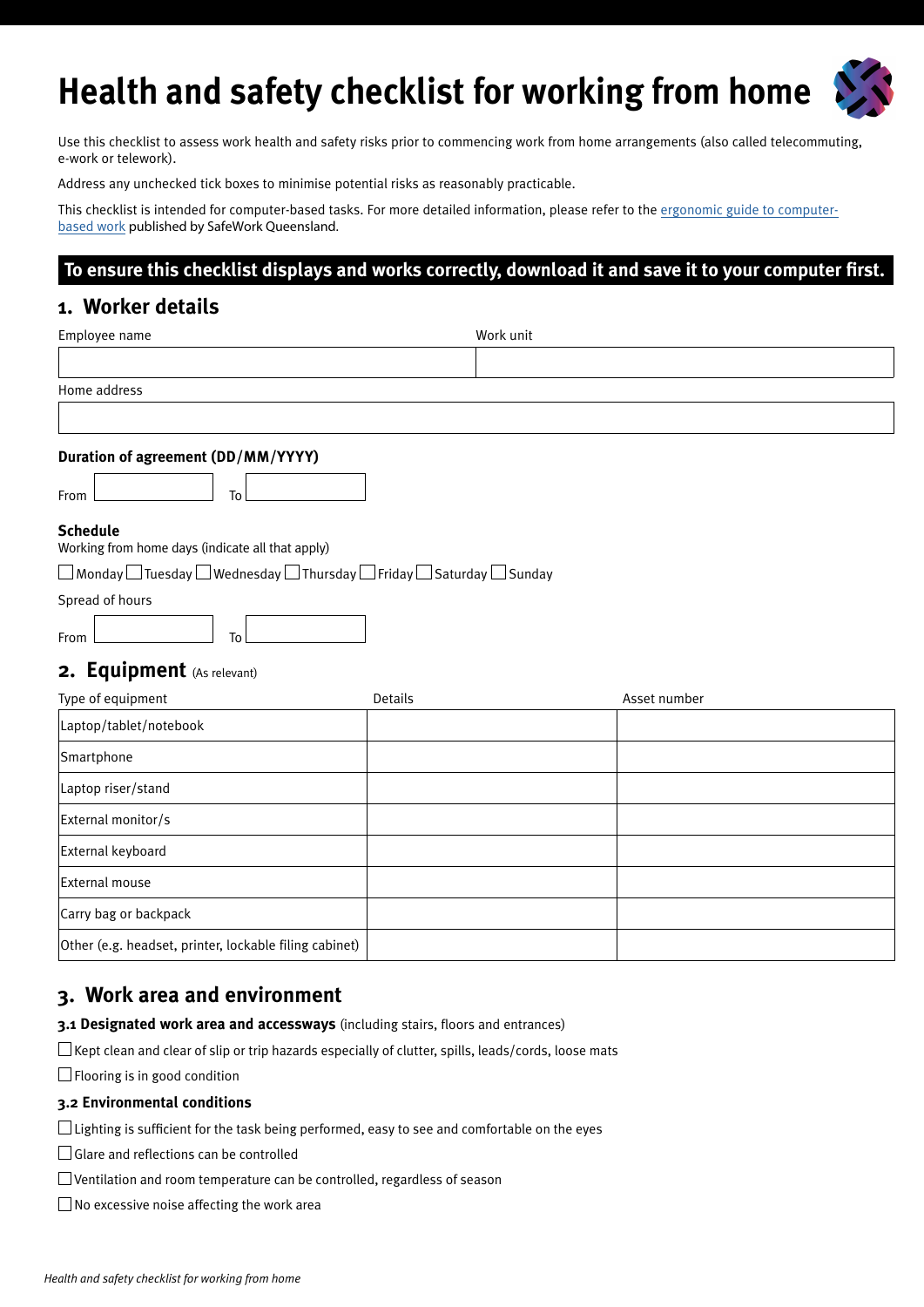#### **3.3 Emergency exit and safety equipment**

 $\square$  Emergency phone numbers are readily accessible

 $\Box$  There is an agreement to keep the route from the designated office space to a safe outdoor location clean and clear, in case of fire

 $\Box$  A suitable first aid kit readily available

 $\Box$  A fire extinguisher or blanket is able to be used to extinguish minor fires

 $\Box$  A smoke detector is installed and properly maintained as per guidelines

#### **3.4 Electrical**

 $\Box$  Carry out a visual inspection of all electrical equipment. (No cuts, nicks, exposed conductors or visible damage to electrical cabling and equipment)

 $\square$  Safety switch is installed, or residual current device is used

 $\Box$  There is an agreement to perform a push button test of all safety switches initially and every three months

Power outlets are not overloaded

**4. Workstation setup** (Hint: first step, adjust chair to suit you when at your fixed desk then set up desk top equipment)

#### **4.1 Chair**

 $\square$  Seat pan has a rounded front and the height can be adjusted for preferred sitting height to desk

 $\square$  Seat back can be adjusted up and down and tilted

- $\Box$  Adequate and adjustable lumbar support (so the support fits well into the curve of the lower back)
- $\Box$  If used on smooth floors, chair does not roll away too quickly or easily.
- $\Box$  If the chair has armrests, ensure they are adjustable to allow the chair to sit close to the desk

#### **4.2 Desk**

 $\Box$  Desk height allows employee to sit upright with the desk surface at elbow height (with arms close to side)

□ Desk is a continuous flat surface

- There is sufficient depth to position monitor/s for your visual comfort (as a guide at arms' length from your seated position)
- $\Box$  There is adequate leg space under the workstation and feet can be flat on the ground (or suitable footrest is provided)

 $\Box$  Most frequently used items on the desk (e.g. phone) are within reach

#### **4.3 Monitor/s**

 $\Box$  Monitor/s are positioned directly and symmetrically in front to avoid twisting of the neck and spine

 $\Box$  Monitor/s height is adjustable to accommodate height and visual needs

 $\Box$  Monitor/s positioned to avoid glare

#### **4.4 A laptop/notebook/tablet is not recommended for prolonged use**

□A riser/stand or external monitor

An external mouse and keyboard

#### **4.5 Keyboard/mouse**

 $\Box$  Keyboard and mouse are on the same level

 $\Box$  There is about 10-15cm between keyboard and edge of desk (for forearm support)

 $\square$  Keyboard is directly and symmetrically in front of the employee

Mouse is positioned directly next to keyboard

## **5. Provision of information**

 $\square$  Provided with information covering the risks and controls associated with computer-based work

 $\Box$  Provided with information on how to report discomfort, hazards, injuries or incidents

## **6. Communication**

How employees will maintain contact with the work team, clients and other work contacts? How will employees be kept informed of organisational and work team activities, updates, training and opportunities?